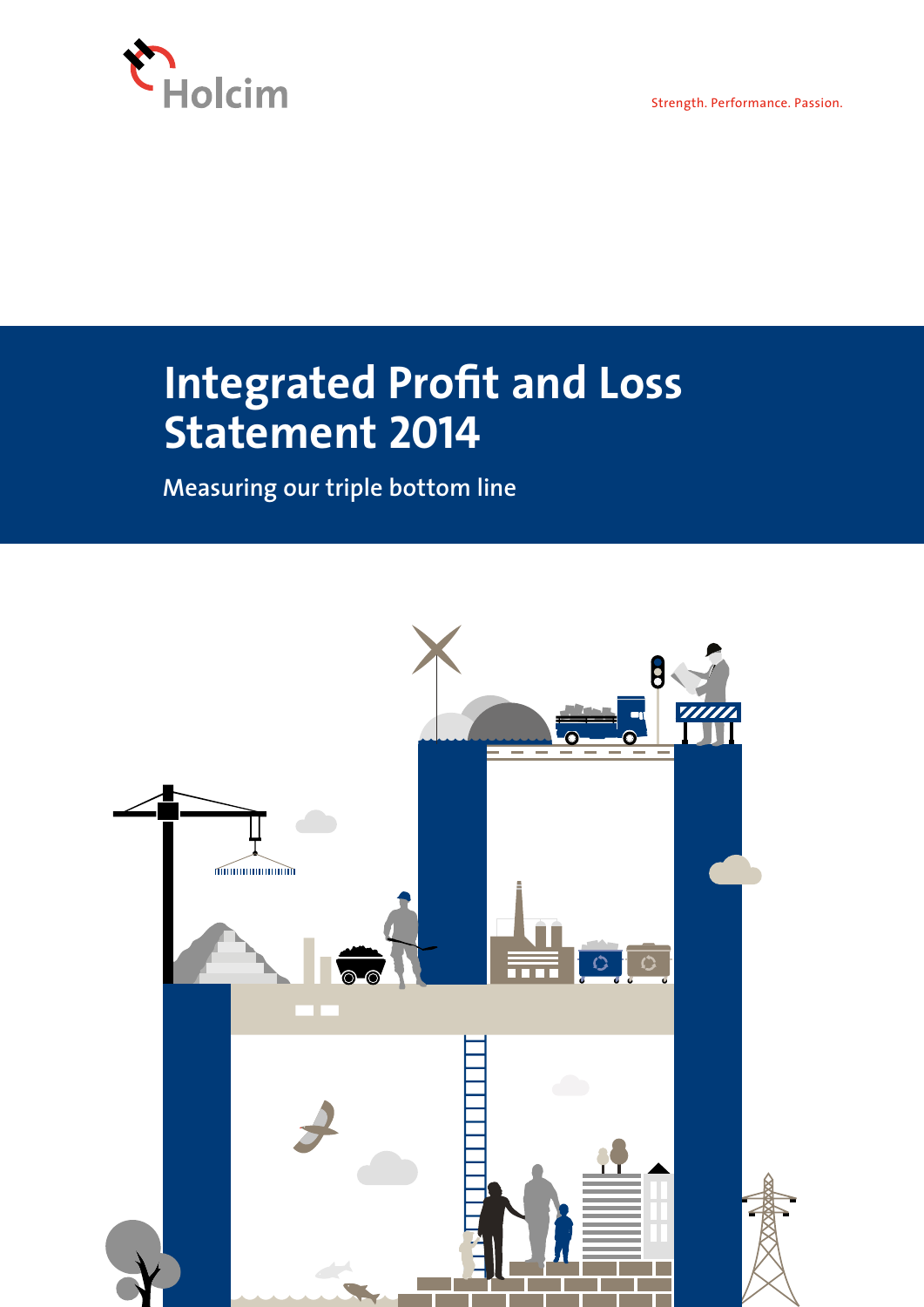[THE IPL](#page-7-0) [WHAT THE IPL TELLS US](#page-8-0) [ASSUMPTIONS USED IN](#page-9-0)  THE IPL CALCULATION

## **Measuring our triple bottom line**

People, planet, profit

 As part of the Holcim Sustainable Development Ambition 2030, Integrated Profit and Loss (IPL) statements were calculated for three Group companies. This helped in identifying where the most potential exists not just to reduce impacts, but to add value across the triple bottom line. We have now prepared the first IPL calculation for the Holcim Group as a whole. This provides a broad picture of where the Group needs to act to create even more value for all stakeholders. **99** 





**C** This IPL statement gives us an indication of the scale of our extended impacts and provides a compass pointing us in the direction of increasing sustainable value creation for shareholders, society and the environment. I believe that it is a good addition to the rest of our public reporting and will become more and more useful over the years when we can show a trend. **99**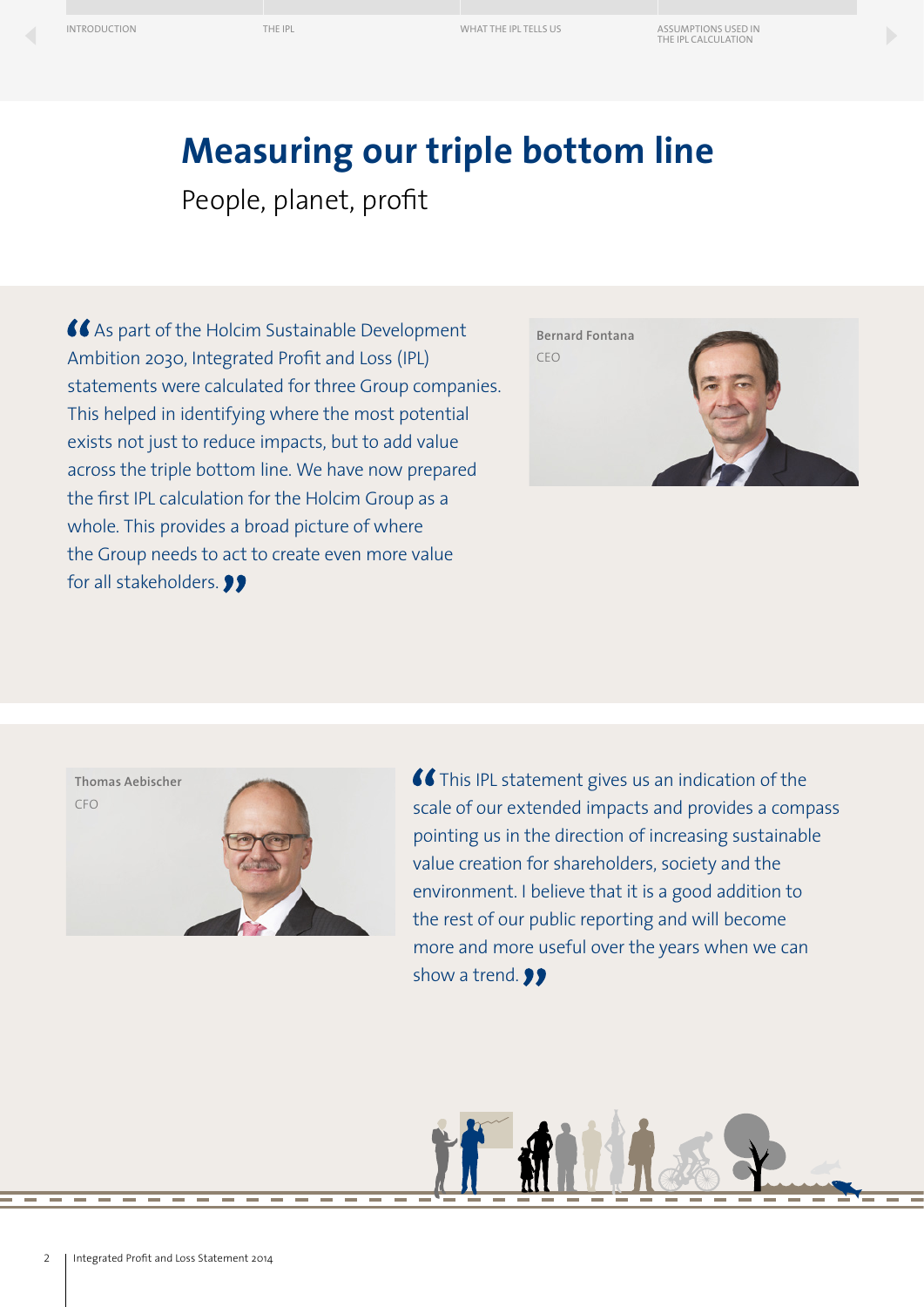# <span id="page-2-0"></span>**Introduction**

To achieve our long-term sustainability ambitions, we must establish where we need to focus our efforts so that we can maximize our financial, socio-economic and environmental value creation. With this aim, we have endeavored to measure the impact of our operations across the triple bottom line: people, planet and profit. The result, the first Holcim IPL statement, is shown in the following pages.

The statement is a tool to allow us to understand – and share with stakeholders – the extent of our impacts on society and the environment, and to track progress against the Holcim Sustainable Development Ambition 2030.

We believe that the tool will enhance our decisionmaking processes and sustain value creation in the long term, by raising awareness of the risks and opportunities posed by externalities (through quantification and monetization). The process will allow us to bring the three dimensions of people, planet and profit into our investment decision-making and to compare options under different scenarios.

By using this tool, we seek to build an objective and transparent base, for better strategy setting and better decision making. The statement and methodology, developed in conjunction with KPMG\*, depends on a set of assumptions. The main assumptions used in calculating the statement are shown in the assumptions section on page 9. We are aware that these assumptions can, and indeed should, be challenged. By publishing this statement, we seek to contribute to the debate and the discussion on developing robust methodologies for companies and sectors to measure and report on the financial value, positive and negative, of externalities.<sup>1</sup>



We need to focus our efforts so that we can enhance the value we add to people, profit and the planet.

<sup>1</sup> An externality can be defined as an economic, social or environmental benefit that a company creates for society for which it is not directly or fully rewarded in the price of its goods and services or an economic, social or environmental cost that a company inflicts on society for which it does not directly pay a price.

#### \* **KPMG**

Barend van Bergen Global Head of Sustainability Advisory Phone +31 2 0656 4506 vanbergen.barend@kpmg.nl

#### **KPMG**

Frits Klaver Senior Consultant Sustainability Services Phone +31 6 5275 7798 klaver.frits@kpmg.nl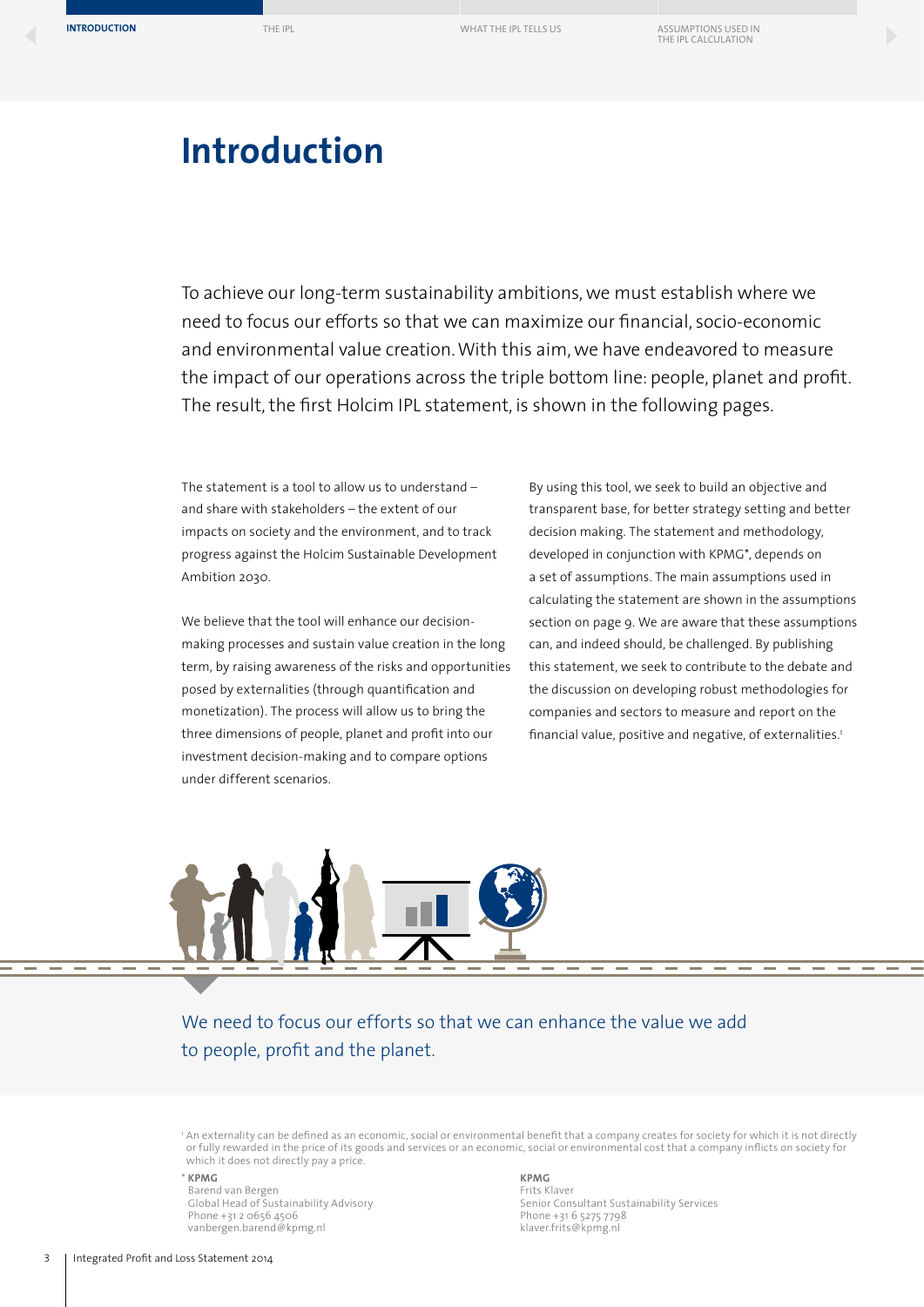### Glossary

This glossary contains a definition of the terms used in the IPL. It should be used in conjunction with the assumptions section of the report and the annex, where the calculations and prices used in the statement are detailed.

Air emissions – emissions to air other than  $CO<sub>2</sub>$  – for example, NOx,  $SO<sub>2</sub>$  and dust emissions.

Biodiversity – the variety of plant and animal life in a particular habitat. In the IPL we consider both negative impacts (hectares of land disturbed) and positive impacts (hectares of land rehabilitated).

 $CO<sub>2</sub>$  downstream –  $CO<sub>2</sub>$  emissions reduced as a result of the use of our products and services down the value chain. We are still developing the methodology to measure this and will report in future IPLs.

 $CO<sub>2</sub>$  upstream and own operations – Scope one and two  $CO<sub>2</sub>$  emissions resulting from the manufacturing of our products, including those occurring from purchased goods and services – ie: electricity purchases and logistics.

Environmental incidents – events leading to significant environmental damage such as oil or pollutant spills. There were no such incidents reported by Holcim Group companies in 2014.

Externality – an externality can be defined as an economic, social or environmental benefit that a company creates for society for which it is not directly or fully rewarded in the price of its goods and services or an economic, social or environmental cost that a company inflicts on society for which it does not directly pay a price.

Inclusive business – inclusive business initiatives are initiatives that keep their "for profit" nature, while contributing to addressing social problems by including customers at the base of the pyramid.

Industrial accidents – fatalities or injuries sustained by employees, contractors or third parties occurring as a result of Holcim activities.

Retained value – the sum of capital retained in a business. We have calculated this as EBITDA minus taxes, interest paid and dividends. Further details, including references to the relevant sections in the Holcim Annual Report and Accounts 2014, can be found in the assumptions section.

Secondary resources – alternative fuels and raw materials used. This includes:

- Alternative fuels to replace traditional fossil fuels in the manufacturing process – for example waste derived fuels.
- Alternative materials used in the composition of our products – for example mineral components such as blast furnace slag or bottom fly ash to replace clinker in cement, or alternative aggregates such as washed copper slag in concrete.

Stakeholder value – the quantified benefit to society at large from the provision of salaries, the payment of direct and indirect taxes, interest paid to creditors and dividends to shareholders.

Strategic social investment – these are investments that sustainably improve people's quality of life, by enabling the implementation of activities in the areas of education, community development and infrastructure, contributing to capacity building and empowerment of stakeholders.

Skills out – an estimate of the wider social benefits of training and development - the social benefits derived from the skills of our former employees.

Waste – the waste generated as a result of our business activities that is either landfilled or incinerated. See the assumptions section for further details. Waste that is co-processed in our kilns as an alternative fuel is included under "secondary resources."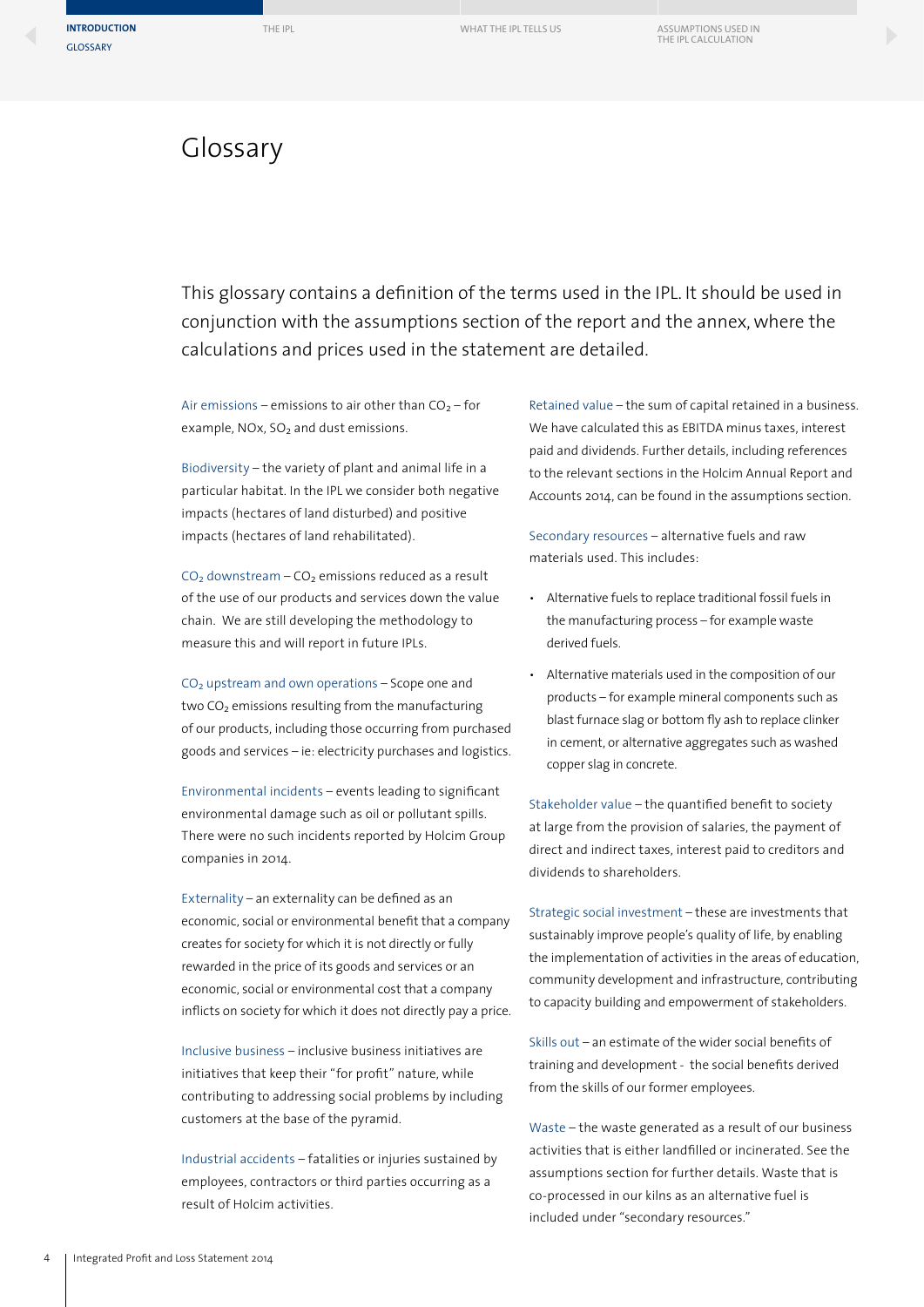### Why an IPL?

The IPL was developed in the context of the Holcim Sustainable Development Ambition 2030. The Ambition, published in June 2014, is aligned with our vision "to provide foundations for society's future." The overarching aim of the Ambition is to significantly increase interest in, and the uptake of, our innovative range of sustainability enhanced solutions. The Ambition states: "By 2030, we aspire to generate one-third of our revenue from our portfolio of Sustainability Enhanced Solutions."



**N**<br>Holcim

With the IPL we are able to quantify the proven benefits of these solutions. When compared to other products, they offer superior environmental and social performance in the manufacturing, use and disposal phases of buildings and other infrastructure. In particular, these solutions will help us to take advantage of the growing number of opportunities arising in the sustainable and resilient construction segment.

The Sustainable Development Ambition 2030 contains aspirations and intermediate targets in three main areas – Climate, Resources and Communities – as detailed by the diagram left.

The IPL tracks how the initiatives, products and solutions we have developed to grow our Sustainability Enhanced Solutions portfolio add value across the triple bottom line.

With the increasing focus on "integrated reporting," the IPL provides a basis for a discourse on how all a company's resources and activities are impacting value. It will help businesses to think holistically about their strategy and plans, make informed decisions and manage key risks to build investor and stakeholder confidence and improve future performance.

Strength. Performance. Passion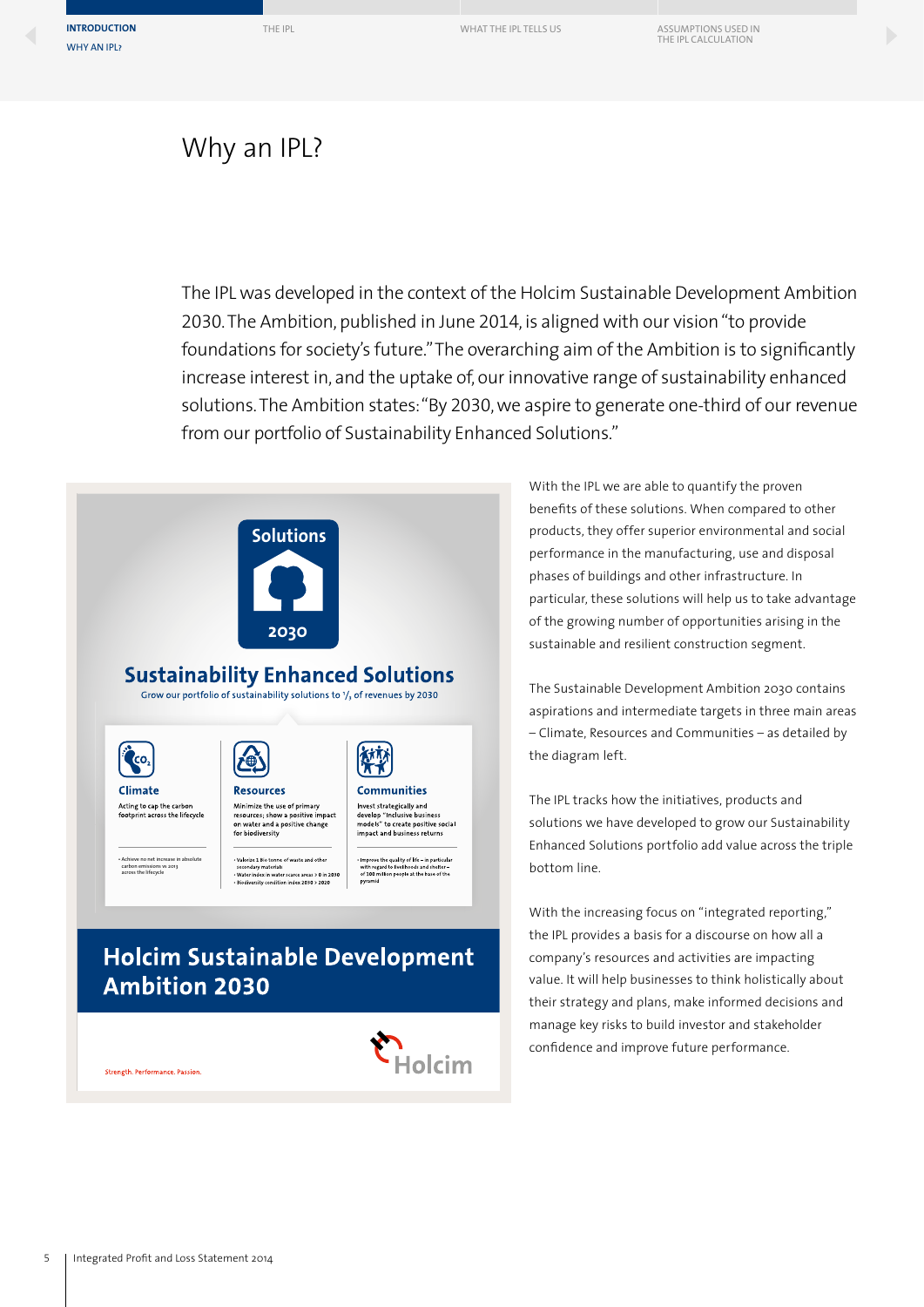### Piloting for success

The IPL was initially piloted in 2013 by Ambuja Cements (ACL), our Group company in India, in conjunction with KPMG. Its "True Value" project estimated the positive and negative impacts of specific areas, such as water use and rainwater harvesting, carbon and other emissions, the use of alternative fuels and raw materials, and the estimated economic value added to society.

The study showed that, overall, ACL has a positive net financial impact on environmental and social externalities, but highlighted where the company needs to invest in reducing negative values – especially in the environmental domain.

The tool was used to identify where 1 US dollar invested would bring the highest societal return. The study specifically demonstrated that ACL could profitably maximize its "true value" by focusing its resources on reducing carbon emissions, water and further expanding its social engagements. Further details of the ACL project can be found in its 2013 sustainability report, available online (www.ambujacement.com).

Implementing the Sustainable Development Ambition 2030, including an IPL statement, was piloted in 2014 by three Holcim Group companies: Holcim Costa Rica, Holcim Indonesia and Aggregate Industries (UK). The aim of the pilots was to establish how we can translate our Ambition into actions, how much this will cost and what the Ambition will bring to the Group.

**Ajay Kapur**  CEO Ambuja Cements Ltd, India

K We have to combine the financial and quantified externality data that can help us measure the value a company creates holistically. We also need data about the value we create, as the future belongs to those industries that can anticipate resource depletion and take corrective action. The business community must assess how much value it creates, as a measurement-led approach to sustainability will be the cornerstone of all businesses in the future.  $\bullet\bullet$ 

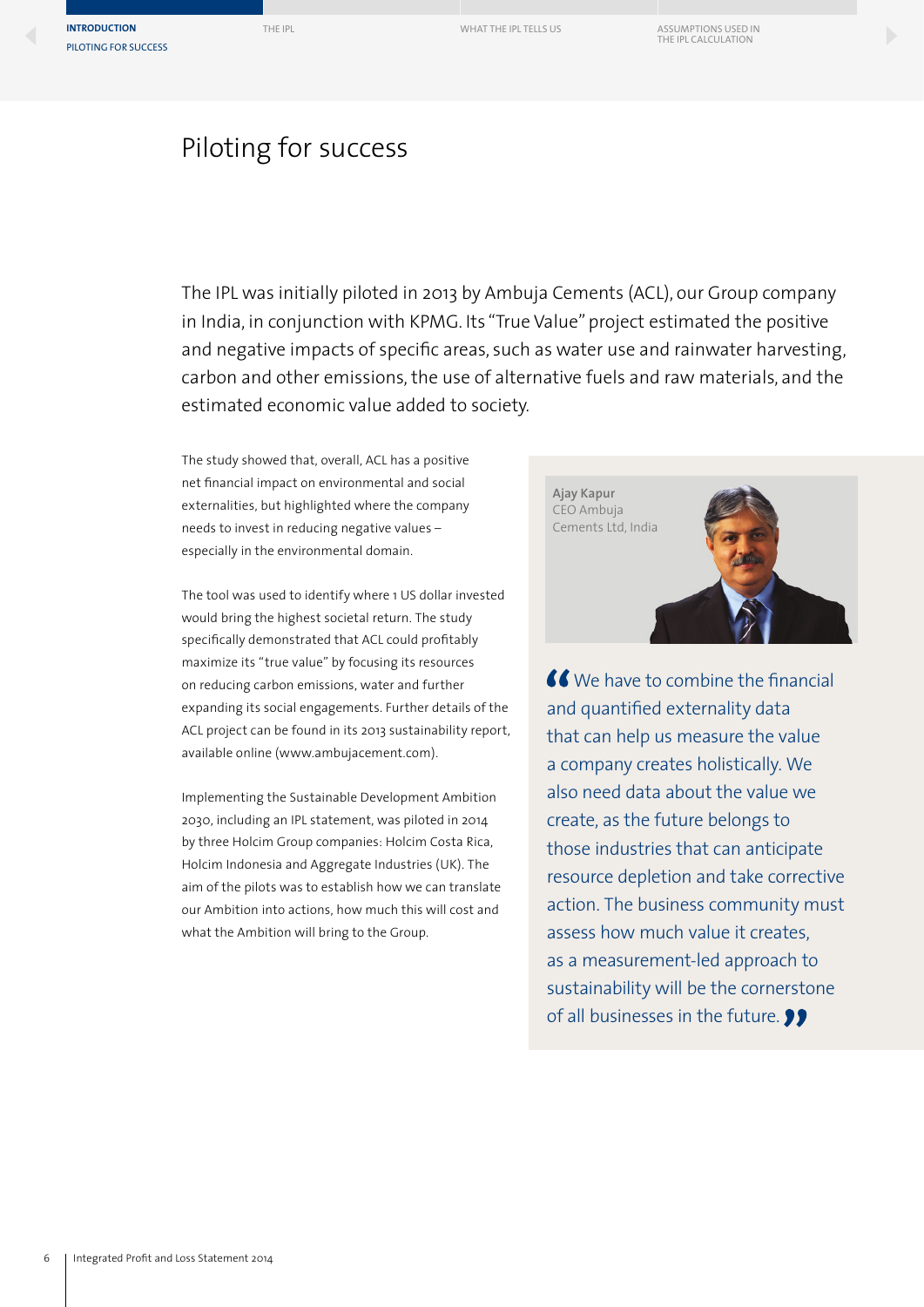**[INTRODUCTION](#page-2-0)** [THE IPL](#page-7-0) TELLS US [ASSUMPTIONS USED IN](#page-9-0) THE IPL TELLS US ASSUMPTIONS USED IN THE IPL CALCULATION AN EMERGING DISCIPLINE

### An emerging discipline

The quantification of social and environmental impacts in financial terms is an emerging discipline. We will continue working with other interested parties to further develop robust and credible methodologies and use the tool to drive the implementation of the Holcim Sustainable Development Ambition 2030. The Group will now use the IPL as a discussion point and engagement tool with interested stakeholders, including investment analysts, to further improve our methodologies and test our assumptions.

#### **A brief history of triple-bottom-line accounting**

The concept of triple-bottom-line (or people, planet, profit) accounting is not a new one: it's been around for at least 30 years.

The idea was first proposed in academic papers in the 1980s; the Dutch IT firm BSO/Origin issued what are widely believed to be the first environmental accounts in 1990. Since then, several companies, academics, business organizations and others have developed the approach. Notable milestones include the 2006 publication of Michael Porter's Creating Shared Value paper in the Harvard Business Review and the launch of a full Environmental Profit & Loss account by sportswear brand PUMA in 2010.

Today, many of the biggest names in the business world are actively working toward the quantification of non-financial (social and environmental) value

in financial terms. Many are doing so by supporting initiatives led by organizations such as the World Business Council for Sustainable Development (WBCSD), the Natural Capital Coalition and the Social Return on Investment (SROI) Network.

We believe that the IPL will be a valuable addition to our public reporting and will become more and more useful over the years when we can show a trend. We also believe that monetization provides us with the best available means to identify and compare the material elements of our non-financial value creation, and to build that understanding into our decision making.

We are fully committed to collaborating with other companies and organizations to share knowledge, develop and enhance approaches, and work toward a standardized, common methodology in the future.

We are fully committed to collaborating with other companies and organizations to share knowledge, develop and enhance approaches, and work toward a standardized, common methodology in the future.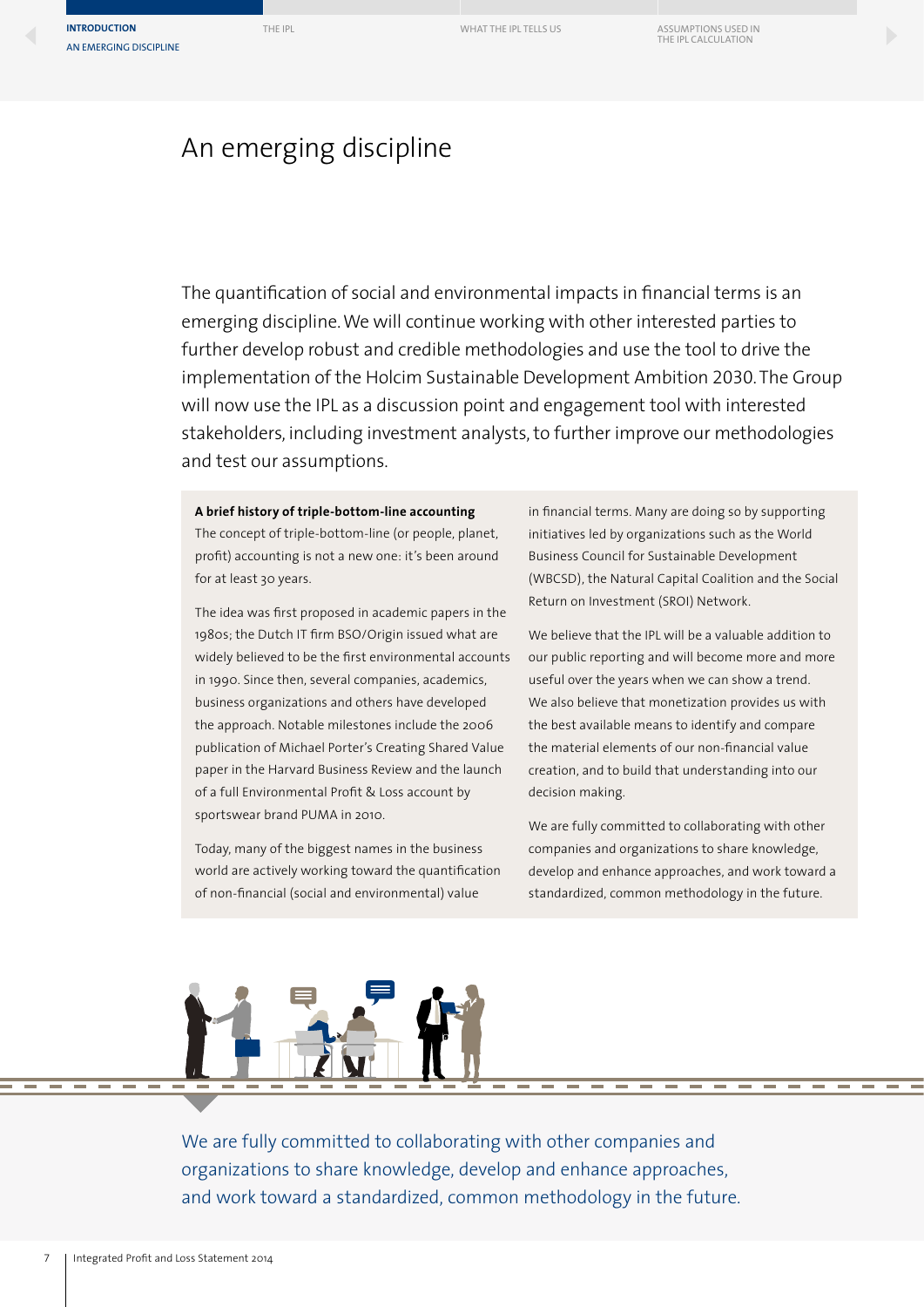## <span id="page-7-0"></span>The Integrated Profit and Loss statement **The IPL**



\* Not measured for 2014, but reflected, as we intend to measure in future IPLs.

# No significant incidents in 2014.

The presentation of the IPL above a "compliance bar" shows that the methodology can be used to account for impacts resulting from legally compliant operations that operate in line with international standards. It is not a replacement for social and environmental risk management to ensure respect for those standards.

**Bernard Mathieu**  Head of Sustainable Development, Holcim



**C** The IPL statement is a key milestone in measuring our sustainability aspirations, as set out in the Holcim Sustainable Development Ambition 2030. The IPL provides a consistent way to measure our progress over time. As we refine the tool, it will allow us to better analyze how externalities have an impact on the bottom line.<sup>99</sup>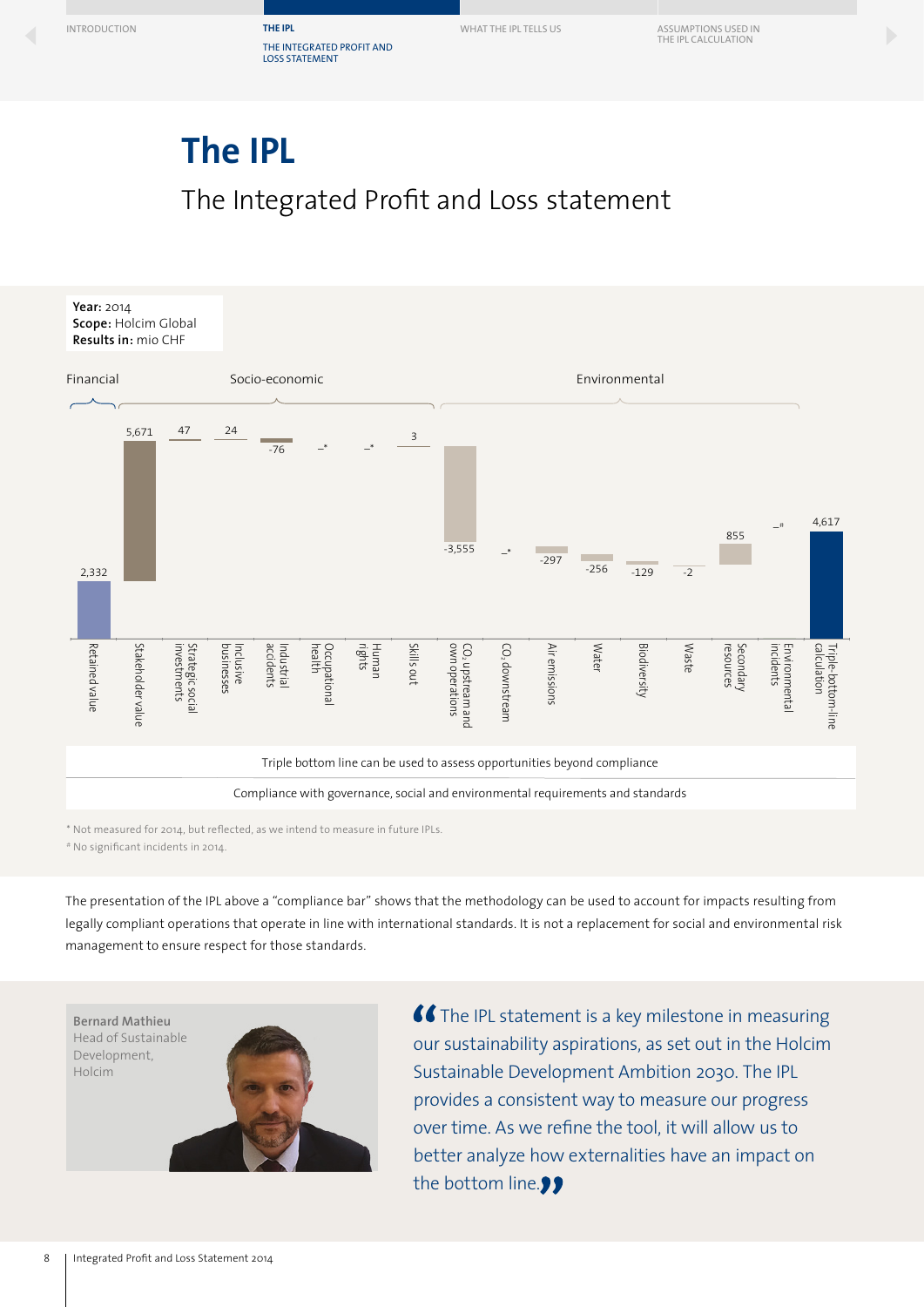### <span id="page-8-0"></span>**What the IPL tells us**

The development and completion of the first IPL of Holcim is in itself an important achievement, as it created the opportunity to engage on sustainability topics at all levels of the organization, facilitating informed discussions among financial, environmental and social experts.

The IPL confirms that Holcim's overall value to society, taking into account the monetized impacts in the socio-economic and environmental domains, is significantly higher than the financial retained earnings of the company. In particular, the "stakeholder value" calculation shows that our contribution to local economies through the multiplier effect of salaries, and direct and indirect taxes is significant. By being present, we considerably raise living standards and job opportunities in the communities where we operate.

Safety remains one of our greatest challenges, and it should remain our number one priority. The human cost of an accident cannot be monetized, but even if only considering the foregone capacity of a person to generate income, the cost is considerable. We will continue to strive to achieve our Safety Vision of "Zero Harm to People."

 $CO<sub>2</sub>$  emissions have proven to have a large negative impact. Holcim has invested and keeps investing to reduce carbon emissions in manufacturing its products. The challenge of carbon is, however, so large that it requires us to look beyond own operations and explore solutions to reduce carbon emissions along the whole value chain of construction. In other words, Holcim needs to develop and provide new products and services which help the end users to reduce emissions. This realization pushed Holcim to set new targets and aspirations as part of the Holcim Sustainable Development Ambition 2030, which include not only carbon efficiency from operations but also emissions avoided by customers through the use of our innovative products. This requires close cooperation with other

players in the value chain (suppliers, customers, designers, developers and regulators) to innovate products and services offered. It also requires different metrics, to be able to measure and track avoided emissions. We are currently working on methodologies to measure  $CO<sub>2</sub>$  savings downstream and we are confident that in future years we will be able to demonstrate the positive contribution from innovative products, services and applications.

It is difficult to reflect the positive benefits that concrete offers, such as durability and resilience to climate change. However, our IPL has shown us that the entire product lifecycle needs to be considered, and we will continue working to reflect this more accurately in the future. Conversely, the IPL shows the positive contribution from our use of secondary materials. We anticipate that this contribution will increase as we intensify the use of these materials.

Air emissions and water are two areas of continuous improvement: we have seen from projects in India that we can make a positive contribution in terms of water. The IPL will allow us to track our contributions in these areas.

While the IPL clearly indicates some significant challenges for us, it also points the way to exciting opportunities. We see important opportunities to add significant value through inclusive business projects, such as the Sanitation for Life (S4L) project and Green Building Centres in India. We will continue to work on innovative products and solutions to reduce  $CO<sub>2</sub>$ downstream and source secondary resources to replace virgin raw materials.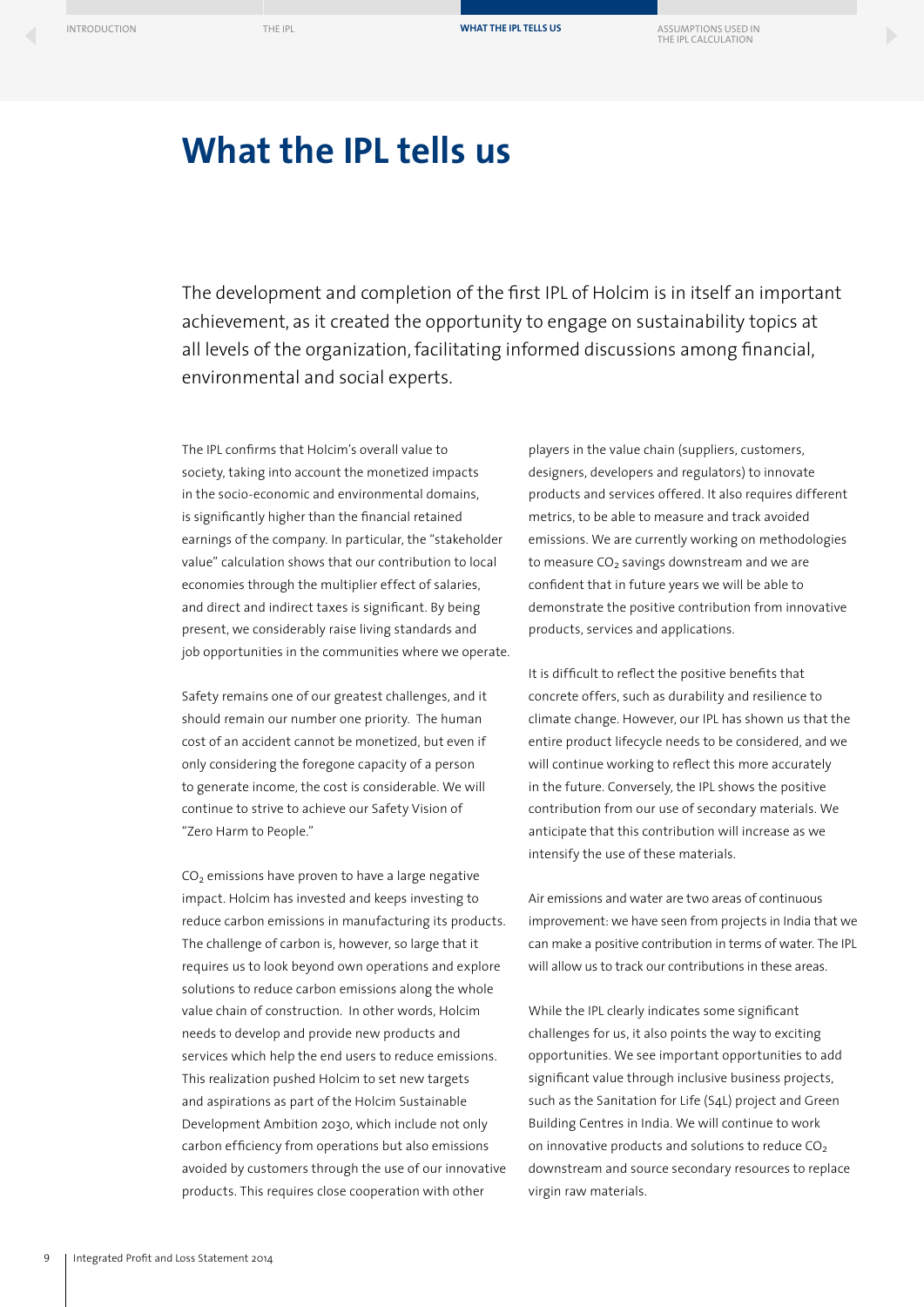### <span id="page-9-0"></span>**Assumptions used in the IPL calculation**

#### Financial dimension

#### **Retained value**

The sum of capital retained in the business calculated by taking EBITDA and subtracting taxes, interest and dividends. The relevant references in the Holcim Annual Report 2014 are:

- EBITDA: CHF 4,156 page 10 Key figures Holcim Group.
- Taxes: CHF 588 Consolidated Statement of Income page 151 and page 183 note 14.
- Interest: CHF 515 Financial expenses (CHF 611 note 13 page 183) minus interest earned on cash and marketable securities (CHF 96 – note 12 page 182).
- Dividends: CHF 721 dividends paid on ordinary shares (CHF 424) plus dividends paid to minority shares (CHF 297) – both from cashflow statement page 156.

### Socio-economic dimension

#### **Stakeholder value – multiplied socio-economic impacts**

The multiplier effect of cash transfers to employees (salaries), governments (direct and indirect taxes such as property and municipal taxes), creditors (interests) and shareholders (dividends). This has been reflected at a ratio of 1:1 on 2014 expenditure. This number has been corrected for economic inefficiencies, based on the countries in which Holcim operates.

The figure included for indirect taxes is a conservative one, based on data collected from the seven countries that represent around 60% of the total global indirect tax charge.

We assume that every dollar transferred will be spent and therefore contributes to the (local) economy. Even if not all of the money transferred is spent, the assumption of the 1:1 multiplier is justified due to secondary and tertiary socio-economic ripple effects, caused by the cash transfers through enhanced purchasing power.



Retained value reflects the real cost borne by the company.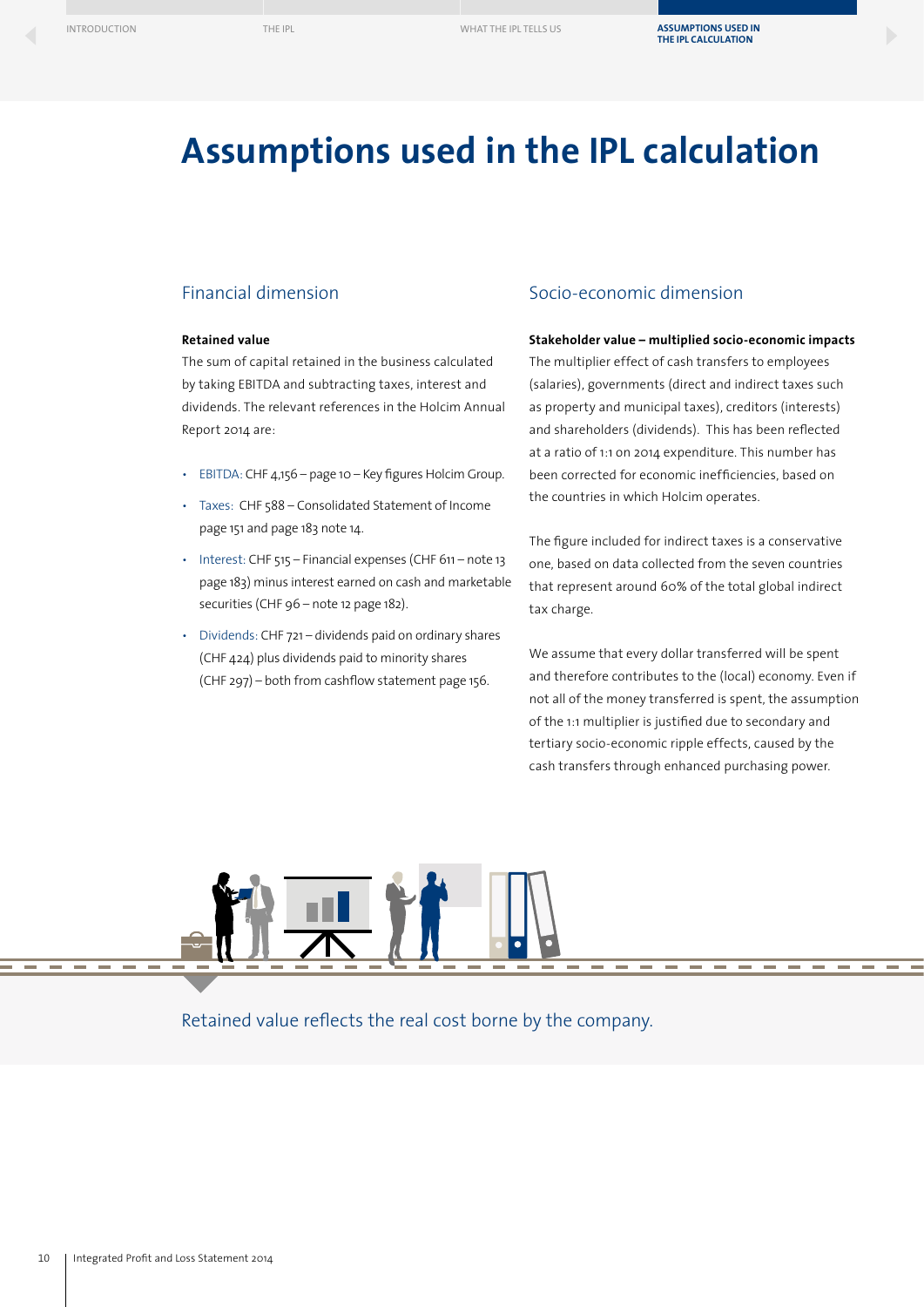#### **Strategic social investment**

Here, we consider the strategic social investment in education, community development, infrastructure, low-income housing and other projects. For each dollar invested, an average multiplier effect is added. This multiplier effect is estimated as follows, based on independent sources:

• Education: Calculated by multiplying actual amount spent in 2014 on education projects by a factor of 118%. This figure was derived using the assumptions below.

Investments in education generate public returns from higher income levels in the form of income taxes, increased social insurance payments and lower social transfers. We calculated a return on investment (ROI) for education by linking the average private returns of primary, secondary or high education to the average capita income for high, middle and low-income (G. Psacharopoulos and H.A. Patrinos, 20042 ). We derived a formula ( $y=37,445x^{0,071}$ ) connecting ROI for education with national incomes (GDP). The multiplier for education ROI used in the tool (118%) is based on the world's average GDP.

• Infrastructure: Calculated by multiplying the actual amount spent in 2014 on infrastructure projects by a factor of 250%. This figure was derived using the assumptions below.

Several comprehensive economic reports analyze the short- and long-term economic effects of investments, quantifying how the money spent on infrastructure has an impact on various sectors. Recent economic studies suggested that infrastructure has one of the largest multiplier effects on the economy, accounting for the doubling or tripling of the initial investment (US Congressional Budget Office estimate, The College of William & Mary Thomas Jefferson Program in Public Policy report<sup>3</sup>). The average ROI of 250% as a multiplier is based on these estimates.



We consider strategic social investment in education, community development, infrastructure, low-income housing and other projects.

<sup>3</sup> BCG. *The cement sector: a strategic contributor to Europe's future.* Available at: [http://www.cembureau.be/sites/default/files/documents/](http://www.cembureau.be) [The Cement Sector - A Strategic Contributor to Europe's Future.pdf](http://www.cembureau.be)

<sup>2</sup> Source: G. Psacharopoulos and H.A. Patrinos (2004). *Returns to Investment in Education: A Further Update.* Available at:

[http://siteresources.worldbank.org/INTDEBTDEPT/Resources/468980-1170954447788/3430000-1273248341332/20100426\\_16.pdf](http://siteresources.worldbank.org/INTDEBTDEPT/Resources/468980-1170954447788/3430000-1273248341332/20100426_16.pdf)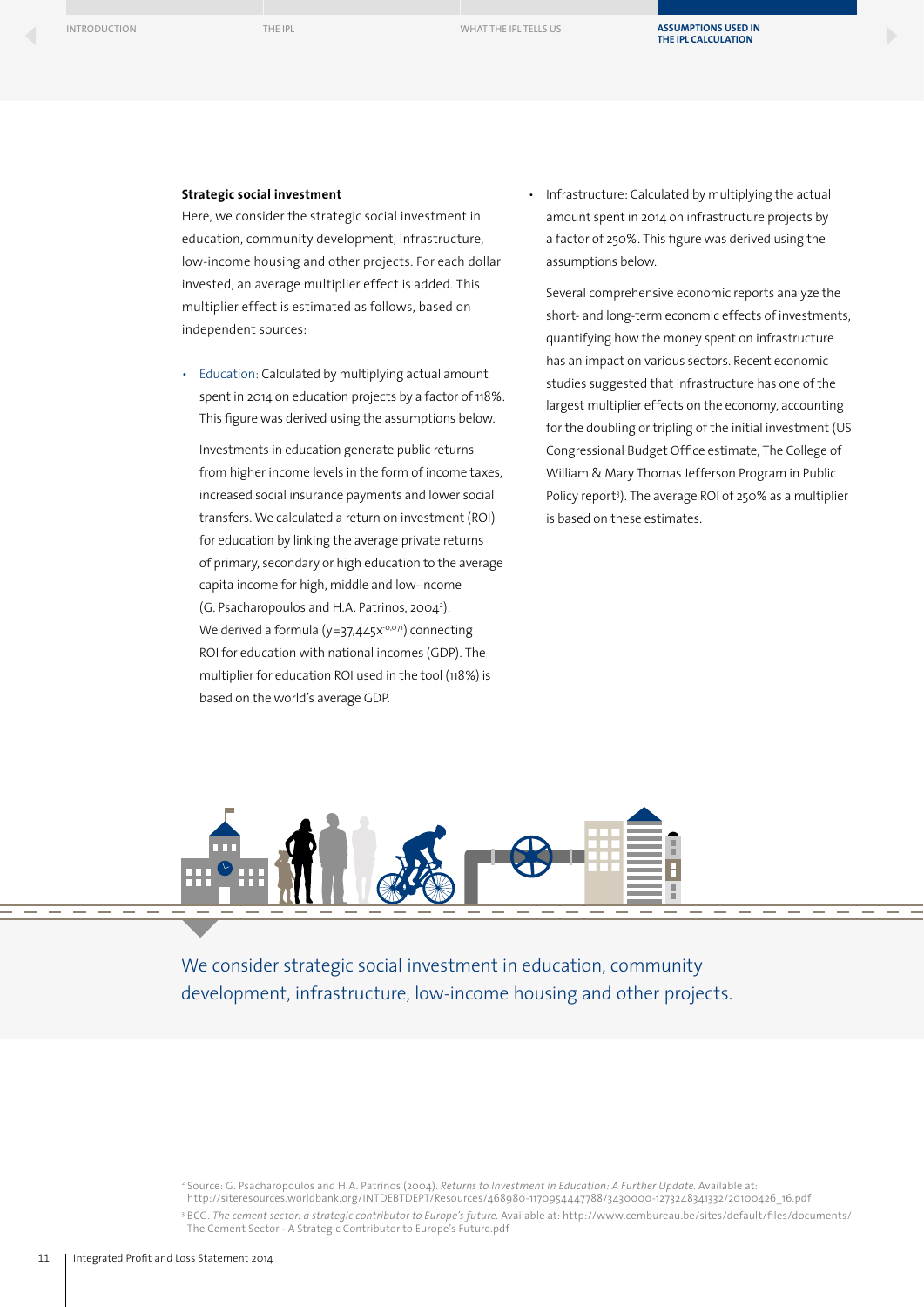• Low-income housing: Calculated by multiplying the actual amount spent in 2014 on low-income housing projects by a factor of 231%. This figure was derived using the assumptions below.

For this indicator, we used the Social ROI on low-income housing evaluated by Salman & Aslam (2009) for a case study in Pakistan4. The study evaluates the social purpose benefit flow over five years, for a cumulative number of plots sold, from 200 (Year 1) to 2,500 (Year 5), assuming 80% occupation rate. It takes into account the economic benefits of low-income housing (savings per family household, additional income due to access to mortgage finance, value of new employment generated and potential gains from income-generation programs), but also values social benefits (savings on medical bills due to improved water access, waste management) as well as environmental benefits (cost saving by waste water treatment). The net present value (NPV) of social and environmental benefits was compared to that of project costs (operational and capital costs) to derive the benefit cost ratio ROI of 231%.

• Community development/other projects: Calculated by multiplying the actual amount spent in 2014 on community development and other projects by a factor of 267%. This figure was derived using the assumptions below.

To measure the ROI for community development projects, we used the ROIs for infrastructure (250%), education (118%), low-income housing (231%) and sanitation (550%)<sup>5</sup> to calculate a weighted average assuming that education projects account for 30% of community development and infrastructure investments and 20% of low income housing and sanitation investments. The resulting multiplier we used for community development ROI is 267%.

For these calculations, we assumed that the benefits of these investments are directly earned in the year of investment. In reality, benefits for society are distributed over several years, but if we assume that these investments occur regularly, then this approach can be used.

For future calculations, we are considering developing a methodology based on the number of direct beneficiaries as an input factor. This would allow for a more accurate reflection of efficiency gains in strategic social investments and be better aligned with the Holcim Sustainable Development Ambition aspiration (aiming to improve 100 million lives by 2030).

In addition, the following strategic social contributions are accounted for here, using the infrastructure multiplier:

- strategic partnership with the International Committee of the Red Cross (ICRC), supporting water and habitat projects in conflict-affected settings
- Holcim Foundation for Sustainable Construction, providing seed funding and prize money to cuttingedge projects of innovative architects.

#### **Inclusive business**

Calculated by multiplying the actual amount spent in 2014 on shelter projects by 391% and livelihood projects by 184%. These figures were derived using the assumptions below.

Inclusive business reflects business solutions for low-income customers in the areas of shelter (low-income housing, sanitation) and livelihood (employability, supply chain and distribution chain). Currently, the same quantification method as for strategic social investment is used: investment plus multiplier effect to account for environmental and socio-economic benefits spin-off effects. The multiplier for shelter is based on the average between the ROI for low-income housing and sanitation, and the multiplier for livelihood on the average between the ROI for education and infrastructure.

For future calculations, we are considering developing a methodology based on the number of low-income customers or partners as an input factor.

<sup>4</sup> A. Salman & J. Aslam (2009). *Property rights: ensuring well-being through low-income.* Available at: [http://static.wamda.com/web/](http://static.wamda.com/web/uploads/resources/Property_rights_for_low-income_housing_7yhjY3fi.pdf) [uploads/resources/Property\\_rights\\_for\\_low-income\\_housing\\_7yhjY3fi.pdf](http://static.wamda.com/web/uploads/resources/Property_rights_for_low-income_housing_7yhjY3fi.pdf)

<sup>5</sup> G. Hutton (2012). *Global costs and benefits of drinking-water supply and sanitation interventions to reach the MDG target and universal coverage.* Available at: [www.who.int/water\\_sanitation\\_health/publications/2012/globalcosts.pdf](http://www.who.int/water_sanitation_health/publications/2012/globalcosts.pdf)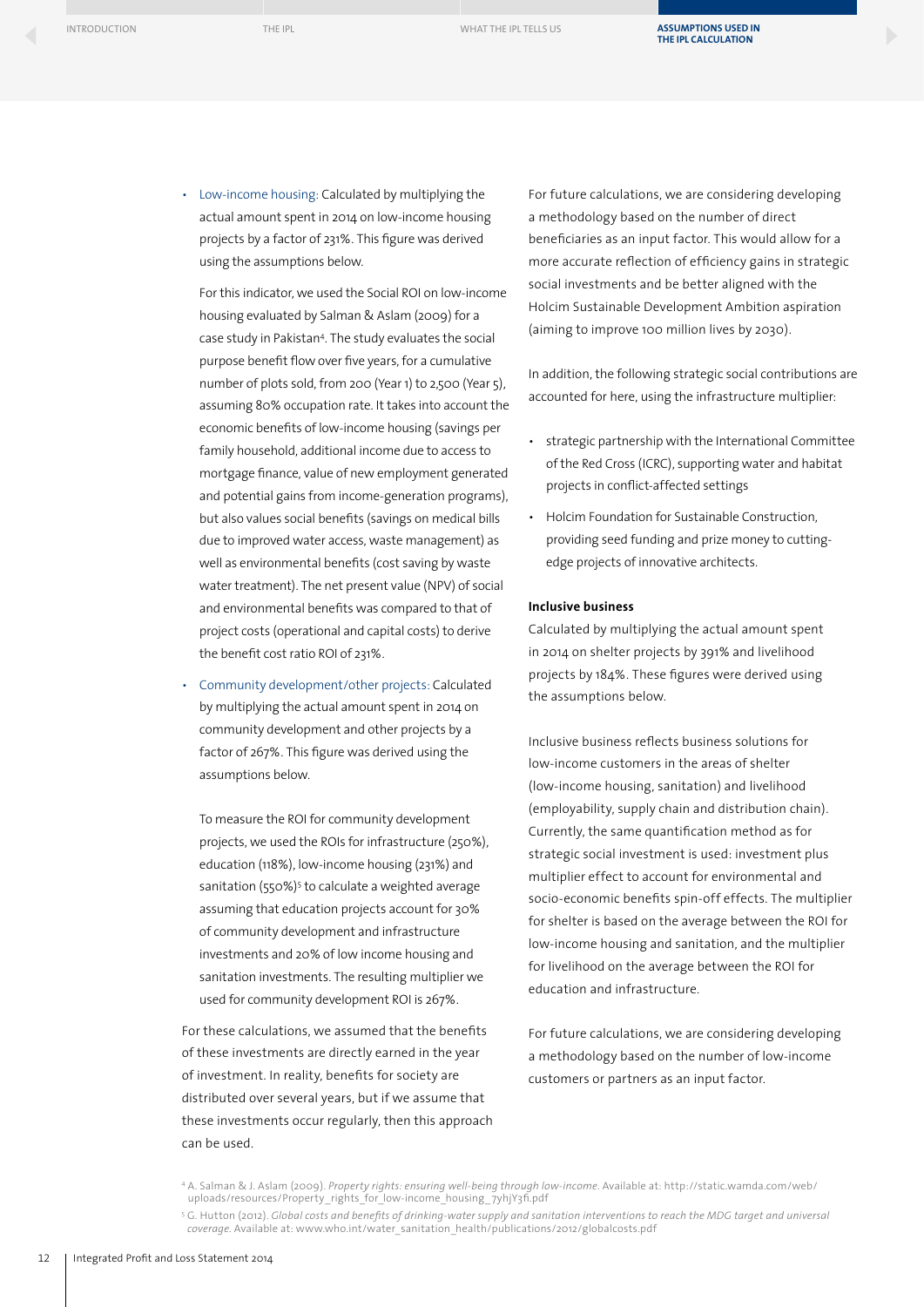#### **Industrial accidents**

Calculated by multiplying the number of fatalities by CHF 780 168 and injuries by CHF 33 789. These figures were derived using the assumptions below.

The figure calculated reflects the economic costs due to injury or loss of life. Costs include social cost for the victim such as loss of current and future income, and medical costs. Further, we have included the costs for community, including lost revenue, social welfare payments and rehabilitation costs.

Costs for the employer were not taken into account, since these are already reflected in the financial section of the IPL.

For fatalities and injuries, the data was based on an Australian research group (Safe Work Australia 2012)<sup>6</sup>. The data was adjusted for GDP, based on the countries Holcim operates in.

#### **Occupational health**

This element was not quantified in 2014.

For future calculations, we aim to develop a methodology to account for lost income-generating capacity based on occupational health impacts (e.g. stress-related diseases, ergonomics).

#### **Human rights**

Not quantified in 2014.

The objective of this category is to account for any potential adverse human rights impacts in the reporting year. A methodology needs to be developed, taking into account the results of internal human rights assessments and reports received through processes such as an integrity line. Positive human rights impacts (e.g. human rights education for subcontractors) can also be included here.

#### **Skills out**

Calculated by multiplying the total training spend in 2014 by the annual turnover rate and the social return rate on education.

This approach enables us to estimate the wider social benefits of training (i.e. social benefits felt by our former employees). The benefits of training felt by those people who remain at Holcim will be visible internally through efficiency gains and increased revenues.

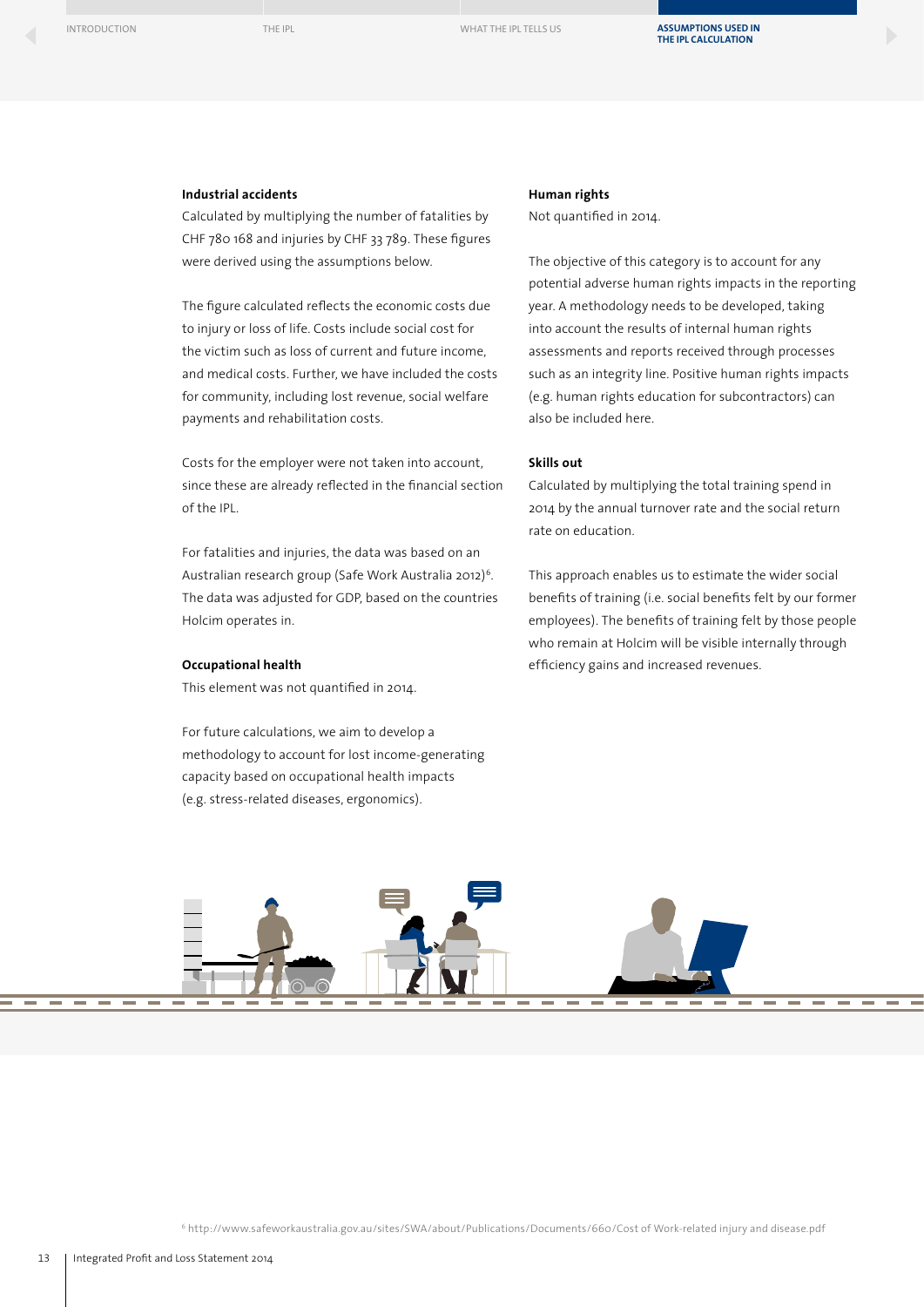### Environmental dimension

#### **CO2 upstream and own operations**

Calculated by multiplying the tonnes of absolute gross  $CO<sub>2</sub>$  emissions by USD 29 (CHF 27). This figure was derived using the assumptions below.

The amount of  $CO<sub>2</sub>$  considered corresponds to our absolute gross emissions (Scope 1, 2 and 3) over a full calendar year. The total tonnes of  $CO<sub>2</sub>$  are multiplied by its societal value, which we assumed to be 29 USD/tonne (t) in 2014.

We acknowledge that there are a large range of estimates of the  $CO<sub>2</sub>$  societal value. We based our figure on the Stern report (assuming 25 USD/t in 2007, and then inflating it to reflect the seven years that had elapsed), combined with prevalent assumptions used by governments that internalize the cost of CO<sub>2</sub>.

Notably, for the purposes of comparison, we considered that, in its impact assessment of the Emission Trading Directive, the European Commission assumes a price of CO<sub>2</sub> of 30  $E/t$  in 2020. In addition, based on the analysis made by the Environmental Protection Agency, and with an intermediate discount factor of 3%, the corresponding value of  $CO<sub>2</sub>$  is 32 USD/t.

#### **CO2 downstream**

Not quantified in 2014.

We aim to develop a methodology to account for  $CO<sub>2</sub>$ savings along the value chain thanks to the use of our product compared to ordinary solutions.

#### **Air**

The damage costs of air pollutants were retrieved from studies using the Impact Pathway Analysis to measure the relationship between the concentration of a pollutant and its impacts on affected receptors (social and environmental) and monetize the damages.

The social and damage costs of emissions were calculated as follows:

• Particulate matters: Calculated by multiplying the emissions in 2014 by a monetary figure derived using the assumptions below.

 The respective values used can be found in the annex. The damage costs of particulate matters (e.g. SOx, NOx and VOCs) were based on a study<sup>7</sup> considering five impacts: negative health effects; reduced crop yields; material corrosion; effects on timber; and acidification of waterways.

 Health costs were estimated based on the value of a statistical life and accounted for the majority of the total cost of air pollution, mainly resulting from the effects associated with fine particles and groundlevel ozone pollution.

 This study is based on global assumptions, using global averages for emission factors, without taking into account the varied dispersion of air pollutants, differences in ambient air pollution levels or local specific factors. The study also considers that doseresponse functions for health impacts are linear at the population level, while the use of five categories may underestimate the true extent of the damage. However, this approach can be used as a first approximation to value air pollution impacts.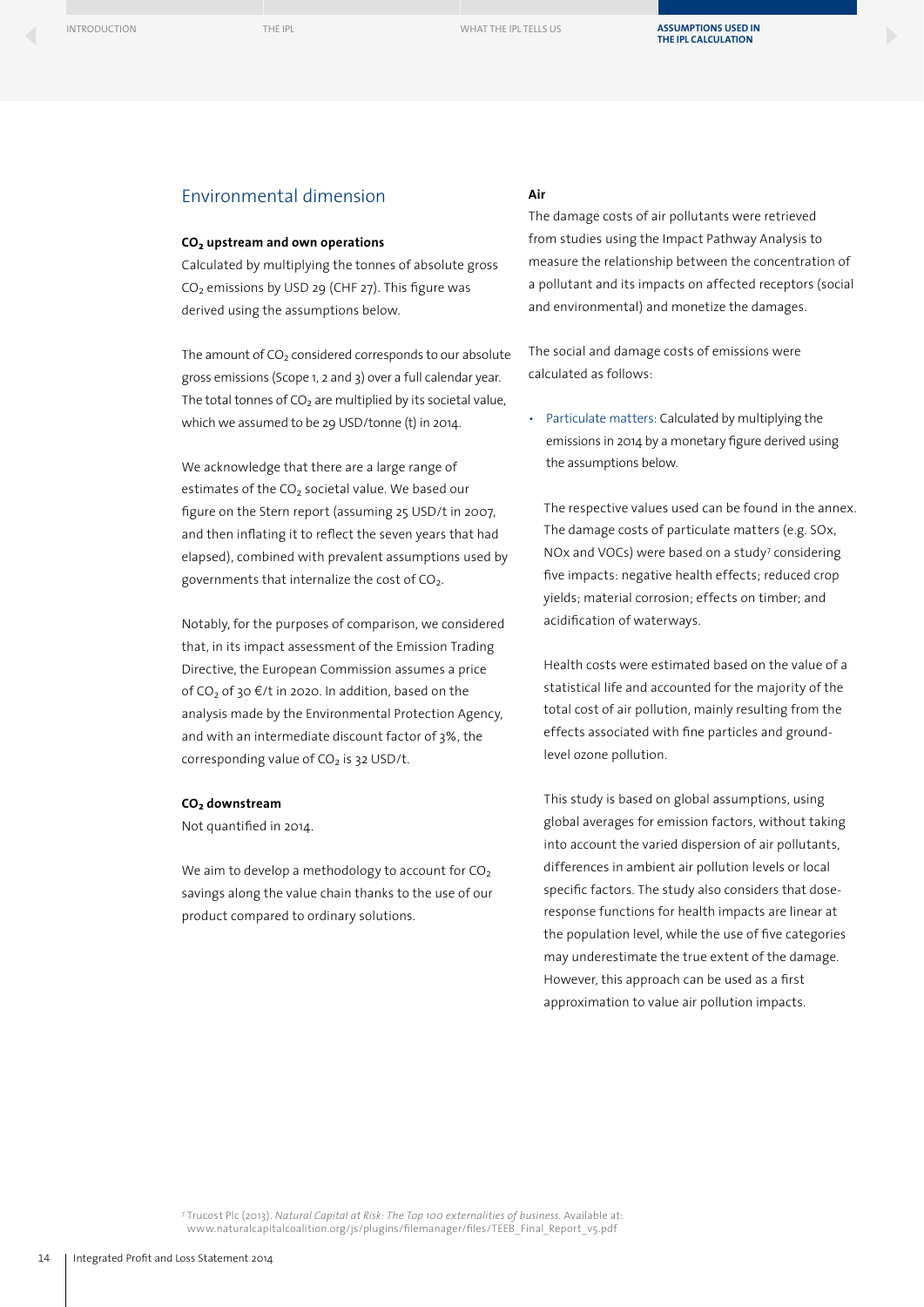**[ASSUMPTIONS USED IN](#page-8-0)  THE IPL CALCULATION**

• Heavy metal emissions: Calculated by multiplying the emissions in 2014 by a monetary figure derived using the assumptions below. The respective values used can be found in the annex.

 The damage costs of heavy metal emissions (Hg, Pb, Cd, As, Cr and Ni) and organic micro-pollutants (dioxins and furans) were determined from a study evaluating damage costs based on national averages for 32 countries, related to health effects from ingestion and inhalation (cancers but also neuro-toxic effects leading to IQ loss, as well as subsequent loss of earnings potential for Pb and Hg)<sup>8</sup>.

 The analysis quantified burden, dispersion and exposure (deposition velocities) to assess uptake by plants and animals and the impact on the human body (via consumption of tap water, agricultural crops or animal products).

The damage costs were then calculated by multiplying physical impacts by the appropriate cost:

- the unit cost for cancer includes medical expenses, wage and productivity losses, and the willingness to pay to avoid the pain and suffering inflicted by the disease
- the unit cost for IQ includes expenses associated with remedial learning and loss in potential lifetime earnings (costs are discounted at 3% but without consideration given to increases in willingness to pay with economic growth in future years).

The study does not consider the effects of groundwater contamination, adjustment of ingestion dose to account for food preparation and the implementation of remedial strategies (e.g. filtration for tap water) or the potential contribution of heavy metals and organicmicro pollutants to other impacts of fine particulate matter. Therefore, total impact attributed to these pollutants can be underestimated, but data from this study is used as an approximation to value their impacts.

#### **Water**

Calculated by multiplying the amount of water consumed in own operations by CHF 4.32/m<sup>3</sup> and the amount of water harvested by CHF 3.44/m<sup>3</sup>. These costs were derived using the assumptions below.

The societal cost of water is calculated based on scarcity level of the location where water is consumed or harvested. The (site-specific) scarcity price is provided by a 2013 Trucost report and the local scarcity level is determined by the Aquastat tool from the Food and Agriculture Organization<sup>9</sup>. Since water is withdrawn and harvested in different locations, the resulting average cost per cubic meter is different.



We consider the societal value of  $CO<sub>2</sub>$ , air pollutants and other emissions, water, biodiversity and waste.

<sup>9</sup> [www.naturalcapitalcoalition.org/js/plugins/filemanager/files/TEEB\\_Final\\_Report\\_v5.pdf](http://www.naturalcapitalcoalition.org/js/plugins/filemanager/files/TEEB_Final_Report_v5.pdf)

<sup>8</sup> EEA (2011). *Revealing the cost of air pollution from industrial facilities in Europe.* Available at:

[www.eea.europa.eu/publications/cost-of-air-pollution](http://www.eea.europa.eu/publications/cost-of-air-pollution)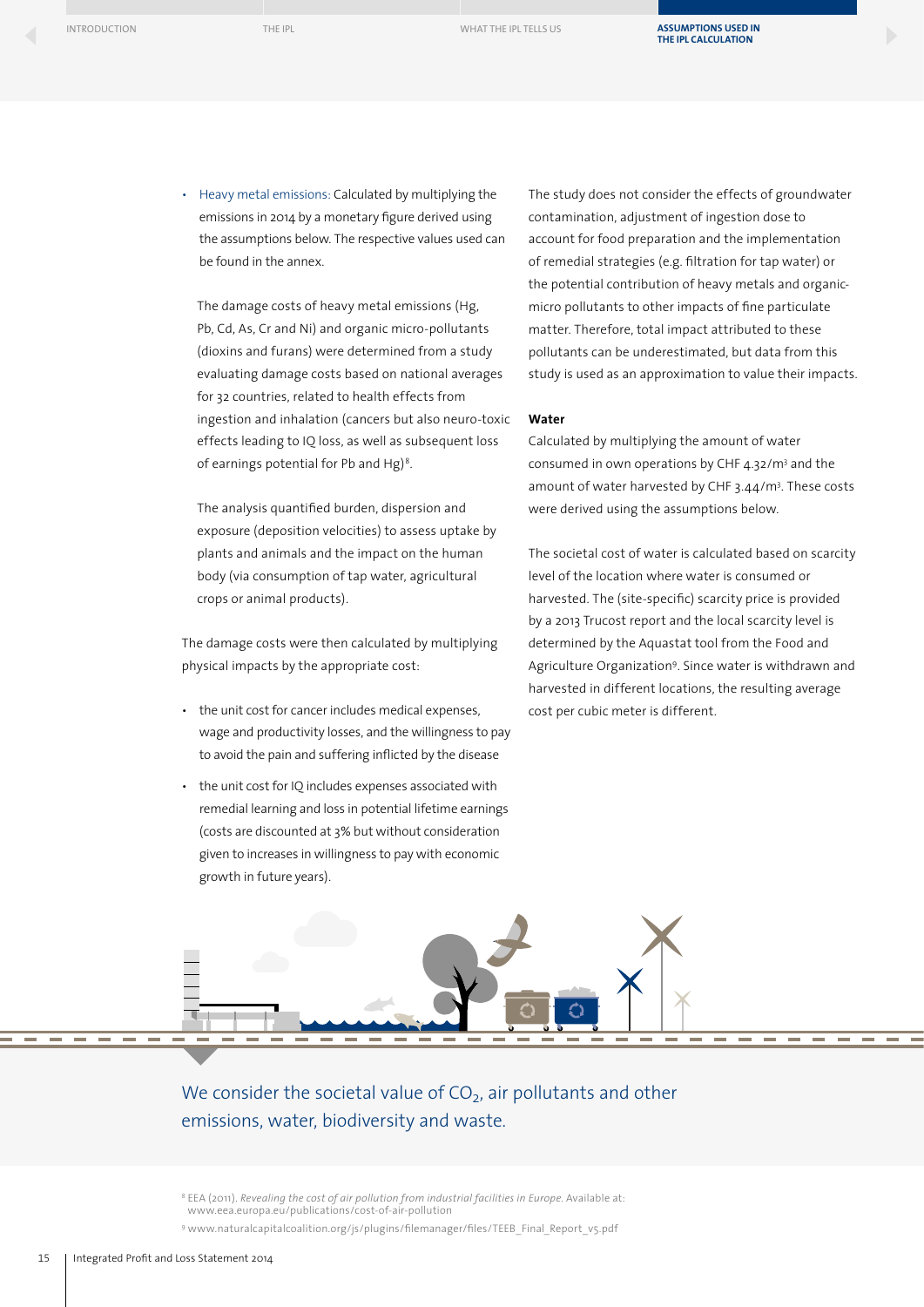#### **Biodiversity**

Calculated by multiplying the net amount of hectares impacted (either disturbed or rehabilitated) by CHF 4,546/ha. These figures were derived using the assumptions below.

The net area rehabilitated or disturbed is calculated by subtracting the total hectares of rehabilitated land from the total hectares of disturbed land.

These figures do not apply to the changes observed in the reporting year, but to the total number of hectares under company responsibility. The evaluation is based on an estimated distribution of habitats: in forests; shrublands/ woodlands; grasslands; ruderal habitats; bare rocks; wetlands; rivers/streams; lakes/ponds; mangroves; salt marshes; coastal zones; and cultivated land.

Based on a 2009 Economics of Ecosystems and Biodiversity (TEEB) report<sup>10</sup>, and based on the estimated habitat distribution of impacted land, the weighted average estimated annual restoration benefits are between USD 1,010/ha and USD 73,900/ha.

#### **Waste**

Calculated by multiplying the amount of waste landfilled by CHF 22/t and waste incinerated by CHF 29/t. These figures were derived using the assumptions below.

This element covers production waste (bypass dust, cement kiln dust, sludge and returned concrete), as well as reduced landfill thanks to co-processing of waste in the cement kiln.

The baseline is assumed to be 80% landfill and 20% incineration. The  $CO<sub>2</sub>$  saved from the replaced fossil fuel is accounted for under  $CO<sub>2</sub>$ . A price of USD 22.36/Mt is assumed for the damage cost per tonne of waste<sup>11</sup>.

#### **Secondary resources**

Calculated by multiplying the amount of alternative fuels and raw materials used by CHF 23/t and industrial mineral components (IMC) and alternative aggregates by CHF 22/t. These figures were derived using the assumptions to follow.

This category includes alternative fuels and raw materials, mineral components (MIC), and reported alternative and recycled materials from ready-mix concrete (RMX) and aggregates, including asphalt.

To value the environmental impact of these secondary resources, the weighted average of the external cost of waste incinerated and waste landfilled (assuming 80% landfill and 20% incineration) was used for alternative fuels and raw materials, and the external cost of waste landfilled to value industrial MIC and alternative aggregate (Rabl, Spadaro and Zoughaib, 2008)<sup>11</sup>.

#### **Environmental incidents**

Not quantified in 2014.

The objective of this category is to account for any potential environmental incidents related to our operations (such as spills or fires) in the reporting year. A valuation methodology will be developed.

<sup>10</sup> [www.teebweb.org/wp-content/uploads/Study%20and%20Reports/Additional%20Reports/TEEB%20climate%20Issues%20update/](http://www.teebweb.org/media/2009/09/TEEB-Climate-Issues-Update.pdf) [TEEB%20Climate%20Issues%20Update.pdf](http://www.teebweb.org/media/2009/09/TEEB-Climate-Issues-Update.pdf)

<sup>11</sup> A. Rabl, J. V. Spadaro and A. Zoughaib (2008) *Environmental Impacts and Costs of Solid Waste: A Comparison of Landfill and Incineration.* Available at: [www.stefanomontanari.net/sito/images/pdf/spadaro.pdf](http://www.stefanomontanari.net/sito/images/pdf/spadaro.pdf)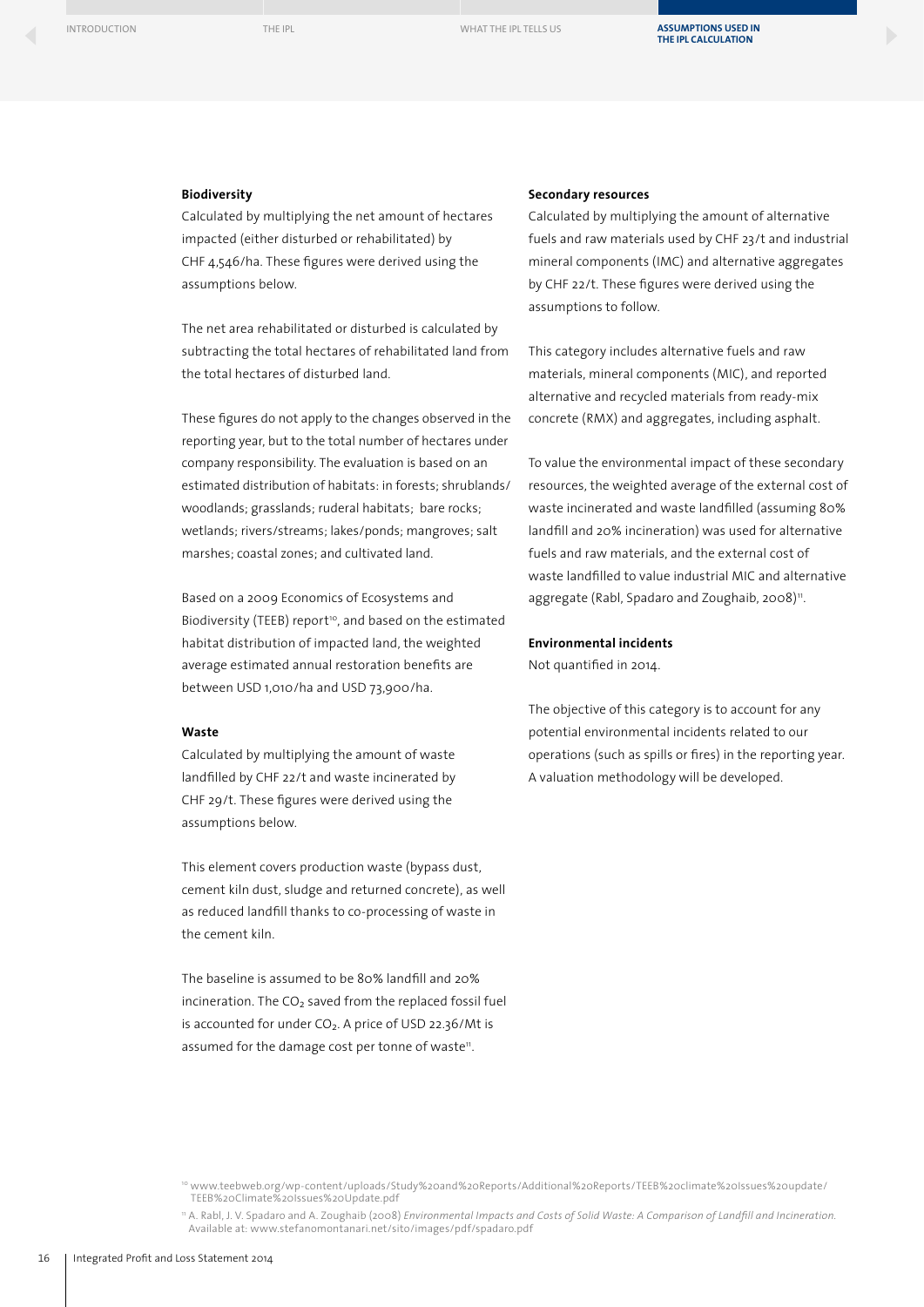### **Annex** Values used in the IPL

| DOMAIN TOPIC   |                                 | <b>INDICATOR</b>                                                   | <b>BASE PRICE/</b><br><b>MULTIPLIER</b> | <b>UNIT</b>             | <b>YEAR</b> | BASE INFLATION<br><b>FACTOR</b> * | PRICE/<br><b>MULTIPLIER</b><br><b>ADJUSTED FOR</b><br><b>INFLATION</b> | PRICE/<br>MULTIPLIER<br><b>USED FOR</b><br><b>CALCULATION</b><br>IN CHF <sup>**</sup> |
|----------------|---------------------------------|--------------------------------------------------------------------|-----------------------------------------|-------------------------|-------------|-----------------------------------|------------------------------------------------------------------------|---------------------------------------------------------------------------------------|
| Socio-economic | Industrial<br>accidents         | Number of fatalities                                               | See page 13 for details                 |                         |             |                                   |                                                                        |                                                                                       |
|                |                                 | Number lost time injuries                                          | See page 13 for details                 |                         |             |                                   |                                                                        |                                                                                       |
|                | Strategic social<br>investments | Education                                                          | 118% %                                  |                         | 2014        | 1.000                             | 118%                                                                   | 118%                                                                                  |
|                |                                 | Community development<br>and "other" projects                      | 267% %                                  |                         | 2014        | 1.000                             | 267%                                                                   | 267%                                                                                  |
|                |                                 | Low-income housing (SSI)                                           | 231% %                                  |                         | 2014        | 1.000                             | 231%                                                                   | 231%                                                                                  |
|                |                                 | Infrastructure                                                     | 250%                                    | %                       | 2014        | 1.000                             | 250%                                                                   | 250%                                                                                  |
|                | Inclusive<br>business           | Sanitation                                                         | 550% %                                  |                         | 2014        | 1.000                             | 550%                                                                   | 550%                                                                                  |
|                |                                 | Shelter (products and services)                                    | 391% %                                  |                         | 2014        | 1.000                             | 391%                                                                   | 391%                                                                                  |
|                |                                 | Livelihood (employability, supply<br>chain, distribution channels) | 184% %                                  |                         | 2014        | 1.000                             | 184%                                                                   | 184%                                                                                  |
|                | Stakeholder<br>value            | Salary                                                             | 100.00%                                 | %                       | 2014        | 1.000                             | 100%                                                                   | 100%                                                                                  |
|                |                                 | Finance cost                                                       |                                         | %                       | 2014        | 1.000                             | 100%                                                                   | 100%                                                                                  |
|                |                                 | Tax                                                                |                                         | %                       | 2014        | 1.000                             | 100%                                                                   | 100%                                                                                  |
|                |                                 | Indirect tax                                                       |                                         | %                       | 2014        | 1.000                             | 100%                                                                   | 100%                                                                                  |
|                |                                 | Dividend                                                           |                                         | %                       | 2014        | 1.000                             | 100%                                                                   | 100%                                                                                  |
| Environmenta   | $CO2$ upstream                  | $CO2$ upstream & own operations                                    |                                         | 25 USD/tonne            | 2007        | 1.173                             | 29                                                                     | 27                                                                                    |
|                | Air                             | <b>PM</b>                                                          |                                         | 8,080 USD/tonne         | 2009        | 1.100                             | 8,884                                                                  | 8,174                                                                                 |
|                |                                 | SOx                                                                |                                         | 1,445 USD/tonne         | 2009        | 1.100                             | 1,589                                                                  | 1,462                                                                                 |
|                |                                 | <b>NO<sub>x</sub></b>                                              |                                         | 1,325 USD/tonne         | 2009        | 1.100                             | 1,457                                                                  | 1,340                                                                                 |
|                |                                 | <b>VOC</b>                                                         |                                         | 845 USD/tonne           | 2009        | 1.100                             | 929                                                                    | 855                                                                                   |
|                |                                 | Dioxins and furans                                                 |                                         | 27,000 EURO/g           | 2009        | 1.100                             | 29,668                                                                 | 27,313                                                                                |
|                |                                 | Hg                                                                 |                                         | 1,885,000 EURO/tonne    | 2009        | 1.092                             | 2,058,600                                                              | 2,490,906                                                                             |
|                |                                 | Cd                                                                 |                                         | 29,000 EURO/tonne       | 2009        | 1.092                             | 31,671                                                                 | 38,322                                                                                |
|                |                                 | As                                                                 |                                         | 349,000 EURO/tonne      | 2009        | 1.092                             | 381,141                                                                | 461,181                                                                               |
|                |                                 | Pb                                                                 |                                         | 965,000 EURO/tonne      | 2009        | 1.092                             | 1,053,872                                                              | 1,275,185                                                                             |
|                |                                 | Cr                                                                 |                                         | 38,000 EURO/tonne       | 2009        | 1.092                             | 41,500                                                                 | 50,215                                                                                |
|                |                                 | Ni                                                                 | 3,800                                   | EURO/tonne              | 2009        | 1.092                             | 4,150                                                                  | 5,021                                                                                 |
|                | Water                           | Water consumed - own operations                                    |                                         | 4.27 USD/m <sup>3</sup> | 2009        | 1.100                             | 4.70                                                                   | 4.32                                                                                  |
|                |                                 | Water harvested                                                    |                                         | 3.40 USD/m <sup>3</sup> | 2009        | 1.100                             | 3.73                                                                   | 3.44                                                                                  |
|                | Biodiversity                    | Hectares disturbed                                                 |                                         | 4,211 USD/ha            | 2007        | 1.173                             | 4,941                                                                  | 4,546                                                                                 |
|                |                                 | Hectares rehabilitated                                             |                                         | 4,211 USD/ha            | 2007        | 1.173                             | 4,941                                                                  | 4,546                                                                                 |
|                | Waste                           | Waste landfilled                                                   |                                         | 21 USD/tonne            | 2008        | 1.141                             | 24                                                                     | 22                                                                                    |
|                |                                 | Waste incinerated                                                  |                                         | 28 USD/tonne            | 2008        | 1.141                             | 32                                                                     | 29                                                                                    |
|                | Secondary<br>resources          | Alternative fuels and raw materials                                |                                         | 22 USD/tonne            | 2008        | 1.141                             | 26                                                                     | 23                                                                                    |
|                |                                 | Industrial mineral components                                      |                                         | 21 USD/tonne            | 2008        | 1.141                             | 24                                                                     | 22                                                                                    |
|                |                                 | Alternate aggregates                                               |                                         | 21 USD/tonne            | 2008        | 1.141                             | 24                                                                     | 22                                                                                    |
|                |                                 |                                                                    |                                         |                         |             |                                   |                                                                        |                                                                                       |

\* Costs and benefits were adjusted for inflation.

\*\* USD converted at CHF 0.92, Euro converted at CHF 1.21 and AUD at 0.8.